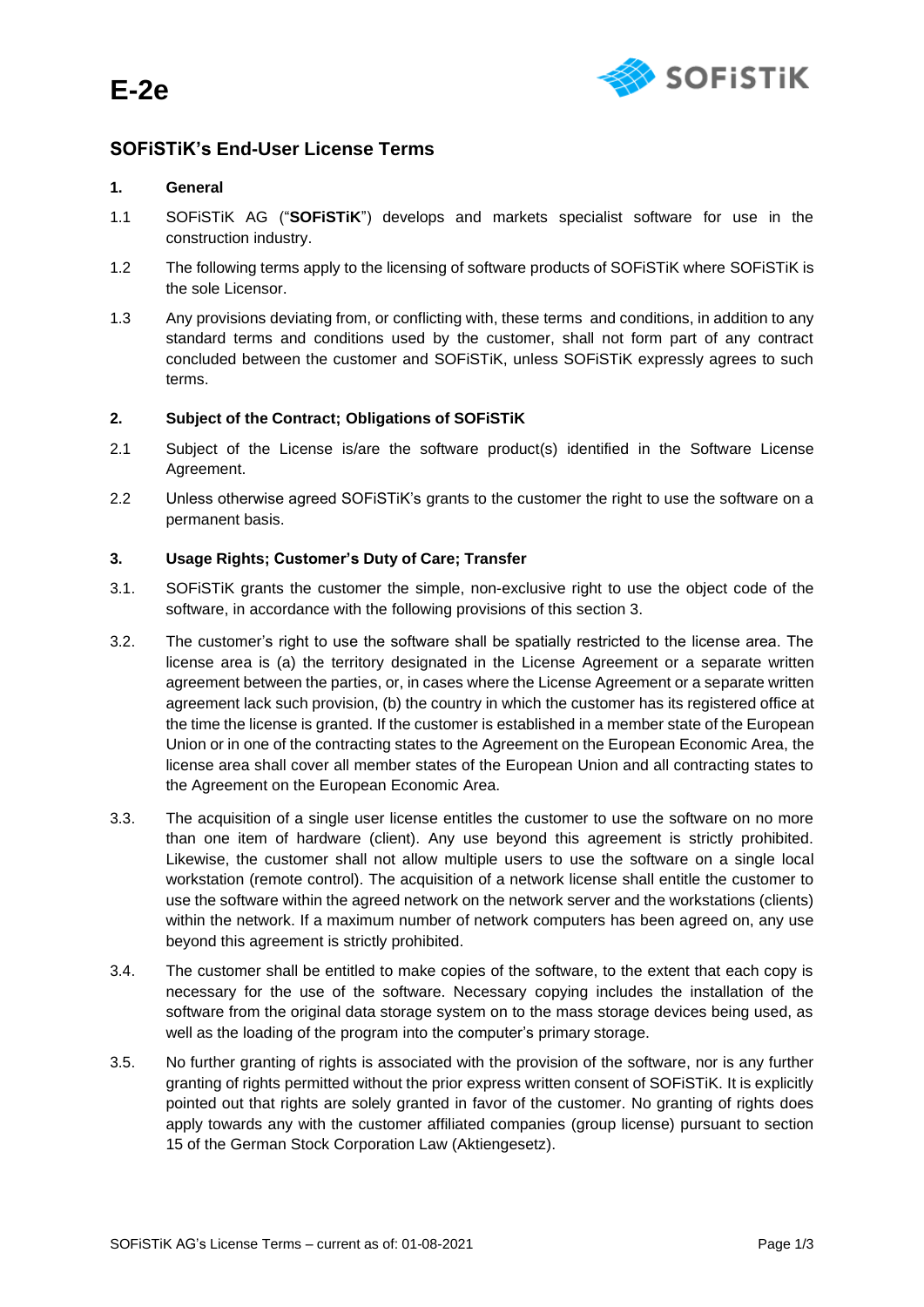

# **E-2e**

3.6. The customer shall adopt appropriate measures to prevent unauthorised access to the hardware keys provided to the customer. The hardware keys shall be kept in a location secure from unauthorised access by third parties. The customer's employees are to be expressly and clearly informed of the necessity of complying with the license terms set out above as well as the importance of the hardware key. In the event of theft or other loss of a dongle, the customer shall not be entitled to a replacement delivery by SOFiSTiK. This does not apply if SOFiSTiK is responsible for the loss of the dongle.

## **4. Decompilation and Changes to the Program; Copyright Notices**

- 4.1 The customer shall not translate the program code into other forms of code (decompilation) or employ other methods aimed at revealing the software's code in the various stages of its development (reverse engineering).
- 4.2 The customer is not entitled to remove or make alterations to copyright notices, serial numbers, or other features which serve to identify the software.

#### **5. Transfer of the Software**

- 5.1 In the case the software is licensed for use on a permanent basis, the customer shall be only permitted to make the software available to a third party on a permanent or temporary basis if:
	- the customer notifies SOFiSTiK of the name and full address of the third party to whom the software is to be transferred;
	- the third party declares in writing to SOFiSTiK its agreement that sections 6, 7, 8 and 10 of these License Terms shall remain valid and shall apply to the third party;
	- the customer hands over all copies of the program, including any back-up copies and hardware keys, to the third party; and
	- the customer deletes any copies of the program that are not handed over.

The customer's right to use the software shall end once the software has been transferred to a third party.

5.2 By way of derogation from the provisions of section 5.1 above, the customer, to whom a license of permanent use of the software has been granted, shall neither lease nor rent the software for commercial purposes.

#### **6. Validity of the Rights of Use Granted**

- 6.1 The right to use the software shall only become valid once the customer has paid the agreed amount (purchase price) to the seller of the software in full.
- 6.2 If the software is supplied to the customer by SOFiSTiK before the due date for payment of the invoice, according to section 9.5 of these License Terms, a provisional right of use shall be granted until the end of the due date.

# **7. Liability**

- 7.1. The pre-contractual, contractual and non-contractual liability of SOFiSTiK is limited to cases of intent and gross negligence.
- 7.2. In cases of ordinary negligence SOFiSTiK's liability shall be limited to the breach of contractual obligations which are material to the contract (cardinal obligations). Furthermore, the amount of damages shall be limited to those losses which are generally foreseeable in connection with the supply of software. Cardinal obligations are those obligations for which thefulfillment is essential to the proper implementation of the contract as a whole, and the contractual partner may depend upon their fulfillment.